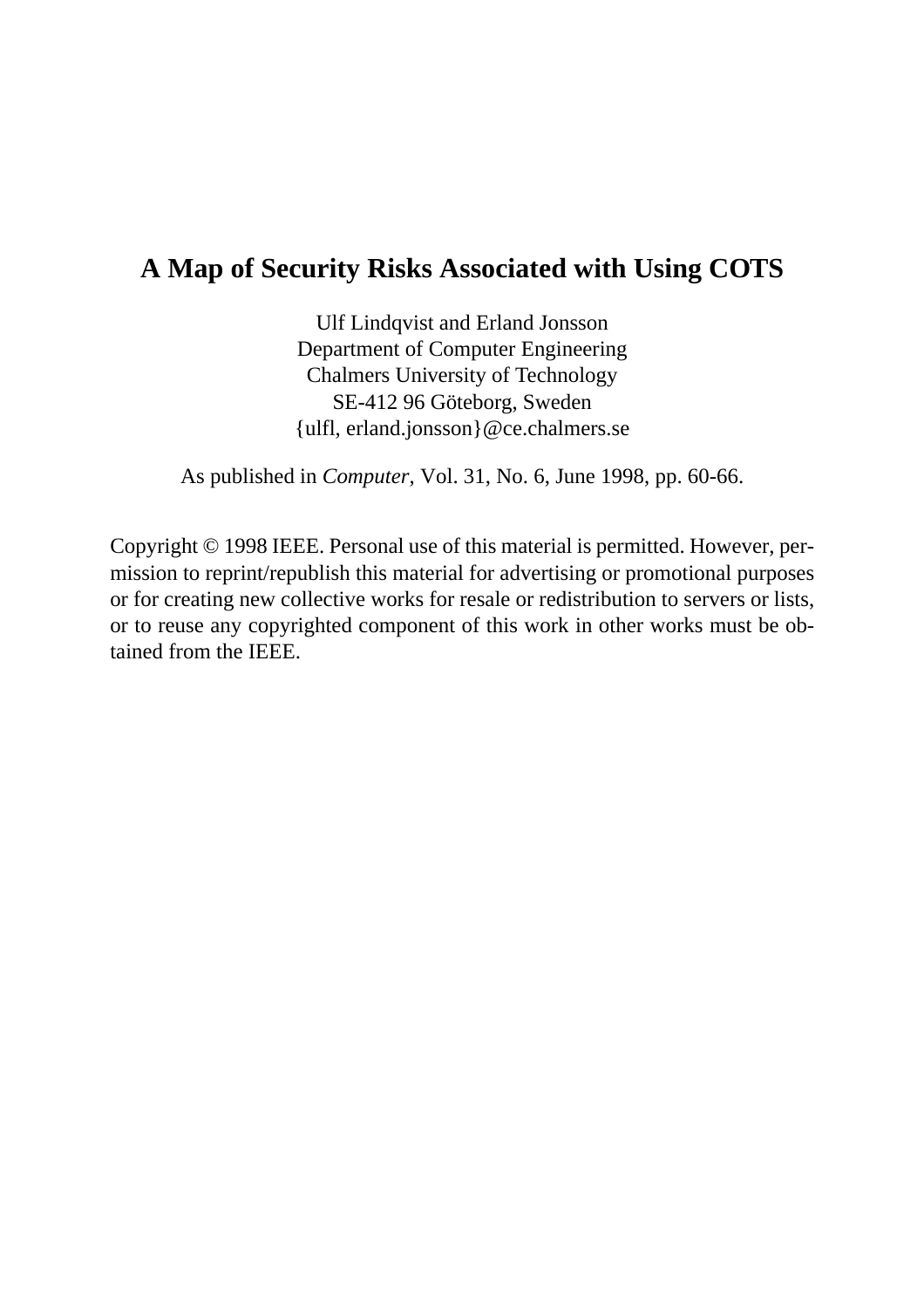## A Map of Security Risks Associated with Using COTS

**The widespread use of commercial off-the-shelf products in combination with increased internetworking calls for an analysis of the associated security risks. Combining Internet connectivity and COTS-based systems results in increased threats from both external and internal sources.** 

# **OF THE TEAM**<br>
Cover Feature Feature<br>
Cover Technology<br>
Technology *Ulf Lindqvist Erland Jonsson* Chalmers University of Technology

**THE FIRM ISSUE ISSUE OF THE AT AN ONE OF THE AT AN ONE OF THE AT AN INSTEDENTI AND THE APPLATION TO THE AND A SURFACE THE AND SUSTAN SURFACE SUPPOSE THE ANNOUNT SUPPOSE THE ANNOUNT SURFACE THE ANNOUNT SUPPOSE THE AN IN SU** he traditional security design approach has been one of risk avoidance, not only in systems with high-security (military grade) requirements but also in medium-security systems, such as those typically found in ments. The design approach has been to construct mainly customer-specific solutions using security mechanisms such as physical "air gap" separation, information flow analysis, and strict or formal development and verification methods. However, there are several reasons why these techniques are applied less frequently today:

- Developing entirely customer-specific solutions is usually far more expensive and in all cases more time-consuming than purchasing COTS products.
- Some security mechanisms, particularly cryptography, have proven so difficult to implement correctly that developers should be provided with ready-made building blocks, relieving them of the risk of introducing subtle but serious flaws.
- Most organizations want connectivity and internetworking rather than physical separation. (Physical separation—also called "sneaker net" requires manual intervention to transport data between a protected system and the outside world.)

More and more members of the security community realize the impracticality and insufficiency of risk avoidance as the sole doctrine. This was understood long ago in the reliability community, where fault tolerance was developed as a complement to fault prevention.1 It turns out that strict development procedures can only *reduce* the number of flaws in a complex system, not eliminate every single one. Vulnerabilities

may also be introduced by changes in the system environment or the way the system operates. Therefore, both developers and system owners must anticipate security problems and have a strategy for dealing with them.2 This is particularly important with COTS-based systems, because system owners have no control over the development of the components.

#### **SECURITY-RELATED COTS PRODUCTS**

Any type of COTS component might have an impact on the overall system security, depending on how it is used in the system. Therefore every type of COTS product could be security-related. On the other hand, not all COTS products are designed without relevant security concerns. Some COTS products are indeed designed, implemented, and evaluated according to medium or even high levels of security functionality and assurance (although these products are in the minority). Examples of COTS products intended to improve security include cryptographic software (and hardware), network firewalls, and antivirus tools.

The open question, however, is what level of security one can attain by composing a system of different products. An ideal design goal would be to make the overall system security independent of how some untrusted components behave, but that is often difficult to accomplish in practice.

COTS operating systems deserve special attention, for several reasons:

- Operating systems are perhaps the most widespread COTS products.
- Only a handful of different basic types of COTS operating systems exist from which to choose, and they show wide variation in their security functionality and assurance.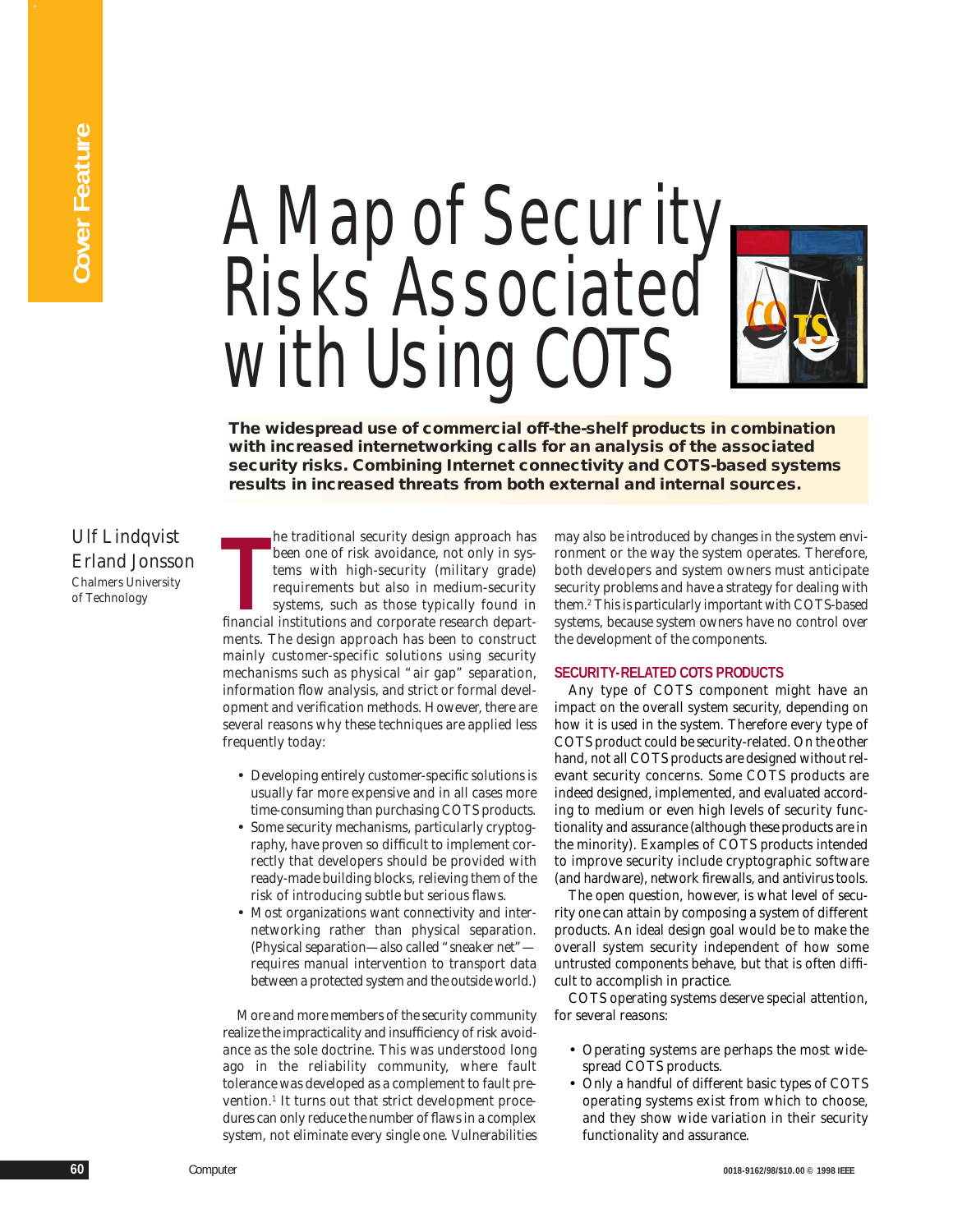• Many application programs rely on the operating system to enforce security mechanisms, such as user identification, authentication, and access control.

#### **TAXONOMY OF SECURITY RISKS**

Every situation in which the use of computers can affect something valuable (for example, human lives or health, privacy, economic assets, or national security) involves risks. Peter G. Neumann informally defines a risk as "a potential problem, with causes and effects," although pointing out that there is no standard definition of the term.<sup>3</sup>

Here we are mainly concerned with security risks, which we define as

- the system, through human misuse, experiences loss of confidentiality, integrity, or availability for any of its resources; or
- the system, through misuse or by accident, experiences the introduction of a security vulnerability. (A security vulnerability is a flaw that could later be exploited to cause a loss of confidentiality, integrity, or availability.)

Our taxonomy is a map of potential problem areas. It can be used to aid the analysis of security risks when using systems that to some extent contain COTS components. It is based on the typical phases in the establishment of the system.

#### Component design

Some security risks originate from the design of the COTS components and are consequently beyond the control of the customers:

- *Inadvertently flawed component design.* The components may have various types of bugs, some of which may affect security.
- *Intentionally flawed component design.* The components may contain intentional security flaws, such as backdoors, viruses, or Trojan horses (for a more detailed explanation of this problem, see the sidebar "Defining the Confinement Problem.").
- *Excessive component functionality.* A component may have many more features than the customer needs or even knows about, and so the customer might not realize the true security implications of including the component in the system.
- *Open or widely spread component design.* Although most academic security researchers (including ourselves) promote openness and public scrutiny for better security, a risk does exist if details of the component design are widely known outside the customer organization. Even worse, from a security point of view, is the common situation in which the design is known to a

large development organization and its partners but not to the customers.

• *Insufficient or incorrect documentation.* The developer might not provide the customer with the documentation needed to correctly and securely integrate the component into the system.

#### Component procurement

There are also security risks associated with purchasing and delivering components:

- *Insufficient component validation.* A component purchase might not fully conform with the customer's *real*security requirements, which are not necessarily the same as the customer's *specified* requirements.
- *Delivery through insecure channel.* For example, in downloading a software component via the Internet, the product might be manipulated along the way by a third party (an intermediary attack) or the customer might be tricked into downloading a manipulated product from a site controlled by the attacker, instead of the real product from the vendor's site.

#### Component integration

Integrating components, which is a step in the design of the composed system, has the following risks:

- *Mismatch between product security levels.* A common problem when integrating different products is that the security level must be set to the lowest common denominator to make the products work together. For example, in the Microsoft Windows NT File System, user access to local system files and folders can be restricted to read-only permission to prevent accidental or intentional modification. However, for Microsoft Office 97 to work properly, the user must be given write permission for a number of system folders and files.<sup>4</sup>
- *Insufficient understanding of integration requirements.* The integrators might not fully understand all of the preconditions for secure integration of the products, for example, that some components must be physically protected.

#### Internet connection of system

When the system is connected to the Internet, a number of additional risks must be considered:

• *Increased external exposure.* By connecting the system to the Internet, exposure expands to a large number of potential external attackers who otherwise would not have any data communication path to the system.

**Some security risks originate from the design of the COTS components and are consequently beyond the control of the customers.**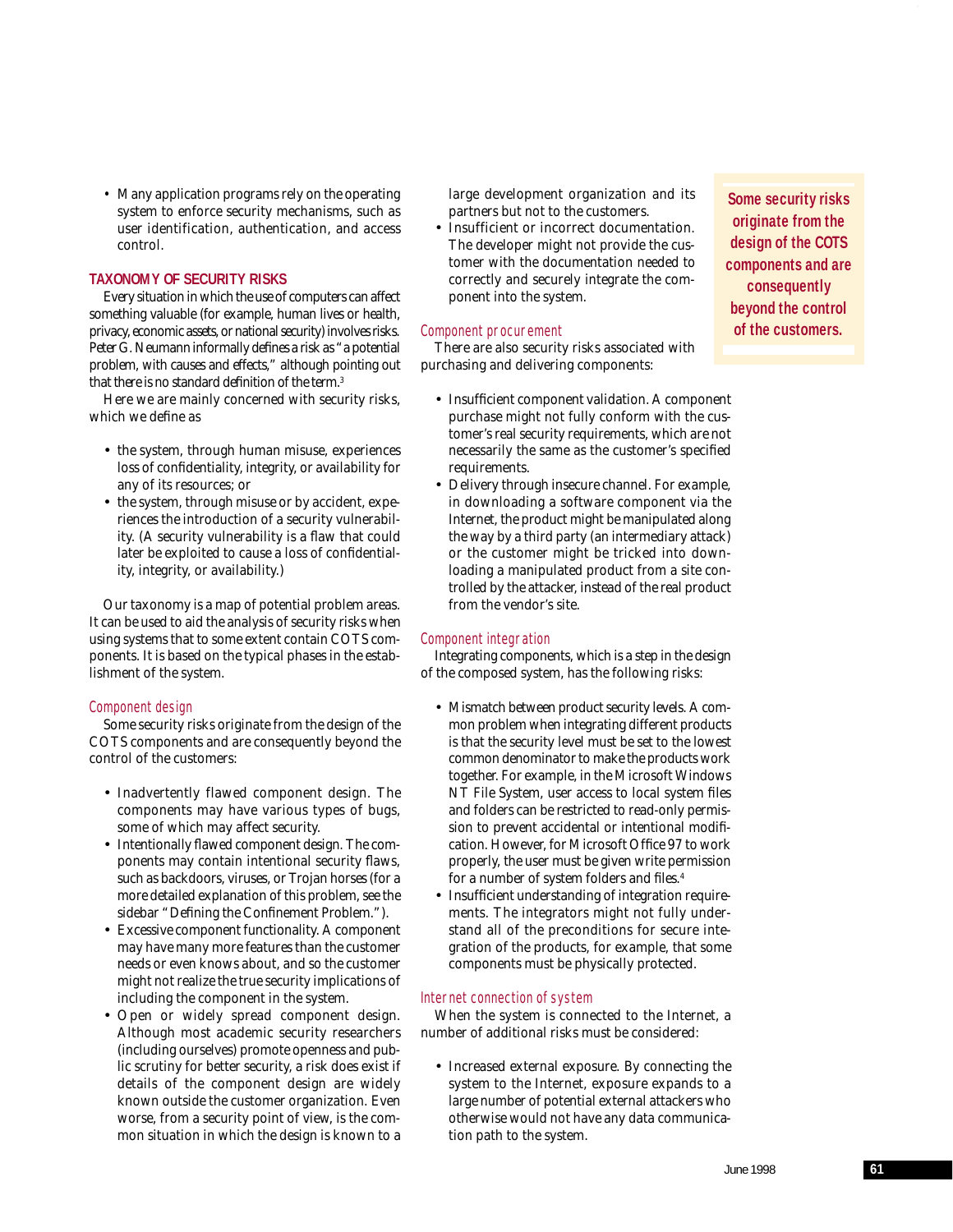#### **Defining the Confinement Problem**

The *confinement problem* is a classic computer security problem. Basically, it is a question of how to limit the actions of an executing program that normally has all the privileges of its invoking user and, therefore, can do anything the invoker can do.

One example of such a program is a Trojan horse. A Trojan-horse program appears to be benign and to behave as expected by the invoker but, in addition to or instead of the expected actions, does something malicious.

A classic and most elegant example of a Trojan horse was presented by Ken Thompson.1 Thompson describes a portion of code hidden in the C compiler on a Unix system. When Thompson's modified compiler compiles the login program, it inserts a backdoor into the login binary that, for example, grants access to any account upon entering a "master key" password. To ensure that the Trojan horse does not disappear when the C compiler is replaced by a new version, Thompson's compiler detects when it is used to compile a new C compiler and inserts the Trojan code into the object code of the new compiler.

Unfortunately, Trojan horses present not only a theoretical problem for researchers but a serious threat to ordinary users of computer systems. In the world of computing today, factors such as increased software complexity, dynamic code linking, user abstraction from underlying functions, Internet connectivity, and frequent downloading of executable code from various sources all facilitate the insertion of Trojan horses and make them difficult to discover.

#### A general problem

However, the confinement problem does not apply only to Trojan horses. Untrusted software that is not malicious might still have side effects that are unexpected by the invoker and may cause security problems. This should be of particular concern to developers of systems that include COTS components.

Traditionally, computer security has focused on confidentiality, that is, making sure that only authorized subjects (people, processes) have read access to certain information. Therefore, an early definition of the confinement problem concerns information leakage: "…the problem of confining a program during its execution so that it cannot transmit information to any other program except its caller."2 Great effort has been expended on the analysis and elimination of covert channels (unauthorized communication paths through which a process could transmit confidential information).

The basic problem can be stated more generally: "What is the appropriate way to confine an untrusted program so that it can do everything it needs to do to meet the user's expectations, but nothing else?" The imprecise definition does not give much hope for a final solution, and the real difficulty lies in correctly specifying the permitted behavior of the program.

#### Suggested solutions

The general problem could be addressed, however, if it were possible always to follow the principle of least privilege, which states that every subject should operate using the least set of privileges necessary to complete the job.3 Several access control models designed with the purpose of enforcing that principle have been proposed.4 With military applications in mind, designers have developed operating systems implementing *mandatory access control*, which bases confinement on data classification labels and personnel clearance.

A more recent approach is *domain-andtype enforcement* (DTE), in which an attribute called a domain is associated with each subject and another attribute called a type is associated with each object. A central matrix specifies whether a particular mode of access to objects of a type is granted or denied to subjects in a domain.<sup>5</sup>

Another type of confinement mechanism is the Java security model,<sup>6</sup> which is an example of language-based confinement of downloaded mobile code. Cryptographic methods for ensuring authenticity and integrity of programs are often suggested, but their main drawback is that they only solve the problem of confirming the author's identity and that the program has not been altered by someone else; they are of little help when the user does not trust the author.

#### **References**

- 1. K. Thompson, "Reflections on Trusting Trust," *Comm. ACM,* Aug. 1984, pp. 761-763.
- 2. B.W. Lampson, "A Note on the Confinement Problem," *Comm. ACM,* Oct. 1973, pp. 613-615.
- 3. J.H. Saltzer and M.D. Schroeder, "The Protection of Information in Computer Systems," *Proc. IEEE,* Sept. 1975, pp. 1,278-1,308.
- 4. R.S. Sandhu, "Lattice-Based Access Control Models," *Computer,* Nov. 1993, pp. 9-19.
- 5. W.E. Boebert and R.Y. Kain, "A Further Note on the Confinement Problem," *Proc. 30th Int'l Carnahan Conf. Security Technology,* IEEE Press, Piscataway, N.J., 1996, pp. 198-203.
- 6. G. McGraw and E.W. Felten, *Java Security: Hostile Applets, Holes & Antidotes,* John Wiley & Sons, New York, 1996.
- *Intrusion information and tools easily available*. An insider who decides to attack the system can get a great deal of applicable information from the Internet.
- *Executable content*. Many World Wide Web pages have executable content (for example, Java applets) that automatically downloads and executes on a user's computer when viewing the page

in a Web browser. Credulous users might well run programs that attack their system.

• *Outward channel for stolen information.* The Internet connection constitutes a channel that can covertly and conveniently export information stolen from the system, for example, by internal attackers or by programs planted by external attackers.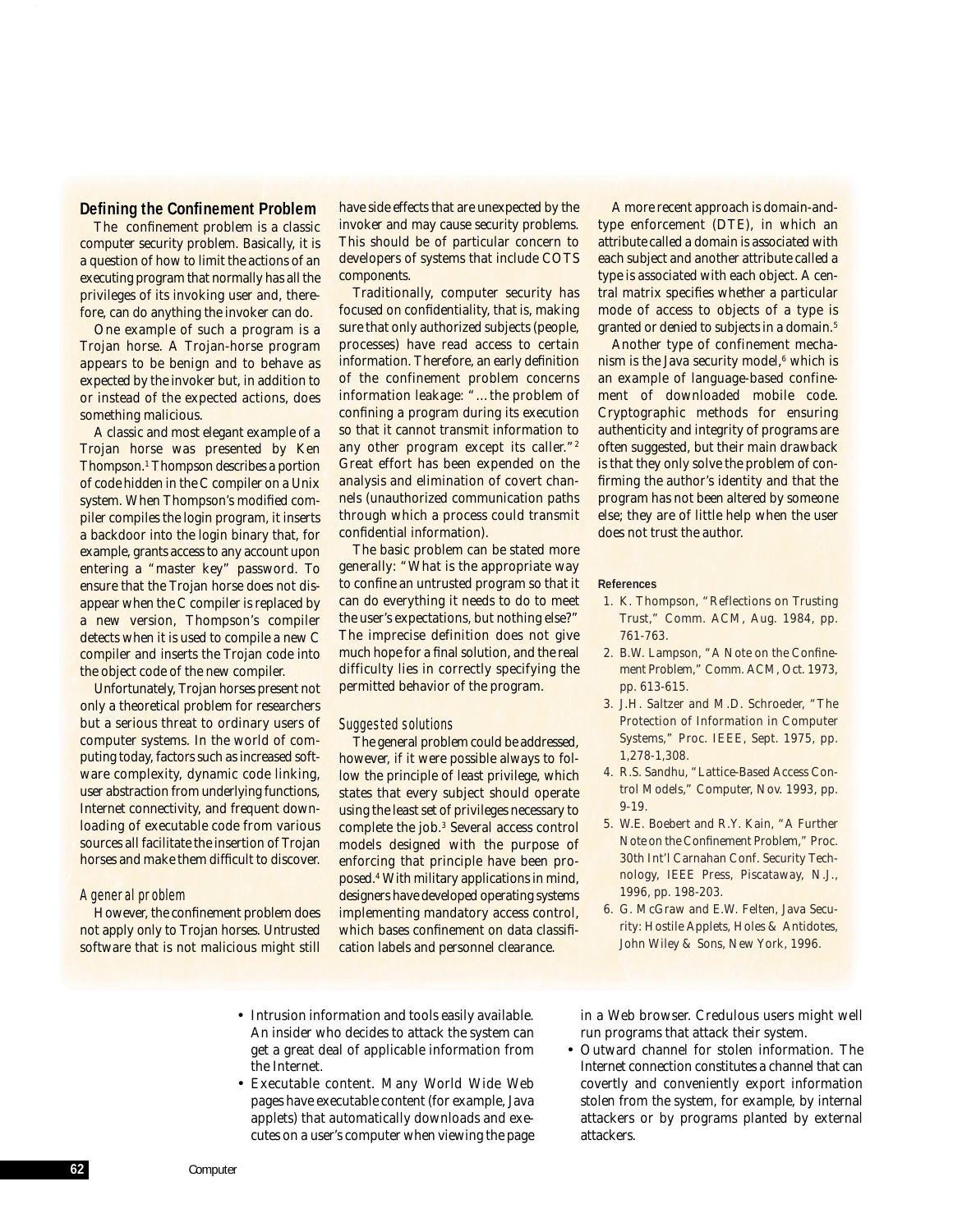#### System use

Some risks are related to how the users operate the system:

- *Unintended use.* The system can be used in an unintended way, for example, to store and process data that are more sensitive than the system was designed to handle or to attack other systems.
- *Insufficient understanding of function.* Users might not be able to judge their adherence to the security policy if they do not fully understand a function. For example, they might not know whether or not a particular program transmits passwords in the clear over the network.

#### System maintenance

Finally, there are risks involved in the maintenance of the system:

- *Insecure updating.* In the same way as the initial software delivery is risky if performed via an insecure channel, software updates can be modified in transit or system owners can be fooled into installing fraudulent updates.
- *Unexpected side effects.* Any changes made to components in the system can have unexpected side effects and might introduce new security vulnerabilities.
- *Maintenance backdoors.* The history of computer insecurity contains many cases in which developers left open backdoors for convenient testing and maintenance of their products. However, such backdoors can be misused by anyone who knows or finds out about them.

#### **ANALYZING RISKS TO PRIVACY IN A DATABASE SYSTEM**

We were invited to investigate the security of a privacy-oriented database system under development. The system, which was based mainly on COTS products, was designed to strongly protect the privacy of the individuals recorded in the database. Our study revealed a large number of security problems that we reported to the developers and later further analyzed in terms of underlying causes and possible remedies.<sup>5</sup>

The system was intended for personal registers in government or municipal services, offices in health care and in social care, and other public services. The major design goal was to make it virtually impossible to link a sensitive record in the database to an individual without proper authorization. To accomplish this separation of data, the designers used a combination of cryptographic devices and record pseudonymity. Their



idea was to split identifying data and descriptive data between two separate databases, using an individual identification number, similar to a Social Security number, as the link between them. Figure 1 illustrates how data could be split between the two databases.

**Figure 1. The two databases with simple examples of records.**

- The *open database* would contain publicly available data such as name and address, with plaintext individual identification numbers as record identification fields.
- The *secret database* would contain sensitive data, with encrypted individual numbers as record identifiers. That is, the records in the secret database are pseudonymous rather than anonymous. The designers did not require encryption of any other fields in the secret database unless that information could be used to link confidential information to specific individuals.

The design goal was to make the database system resistant to many different kinds of potential attackers, ranging from dishonest or disgruntled current or former employees to other organizations and even foreign governments. Furthermore, even with physical access to the client hosts, to a copy of the databases from the server host, or to both, the attackers should not be able to violate the security policy of the system. The developers summarized the comprehensive security policy of the system in two statements:

- *Confidentiality.* Only authorized users should be able to link records in the secret database to a single individual.
- *Integrity.* Only authorized users should be able to modify records in a meaningful way.

Most of the system components were COTS products from IBM: The computers were PS/2 PCs running OS/2 2.11, the Transaction Security System<sup>6</sup> (TSS) was used for encryption and authentication, the databasemanagement system (DBMS) was DB2/2, and the OS/2 LAN Server was used for network communication between the clients and the server.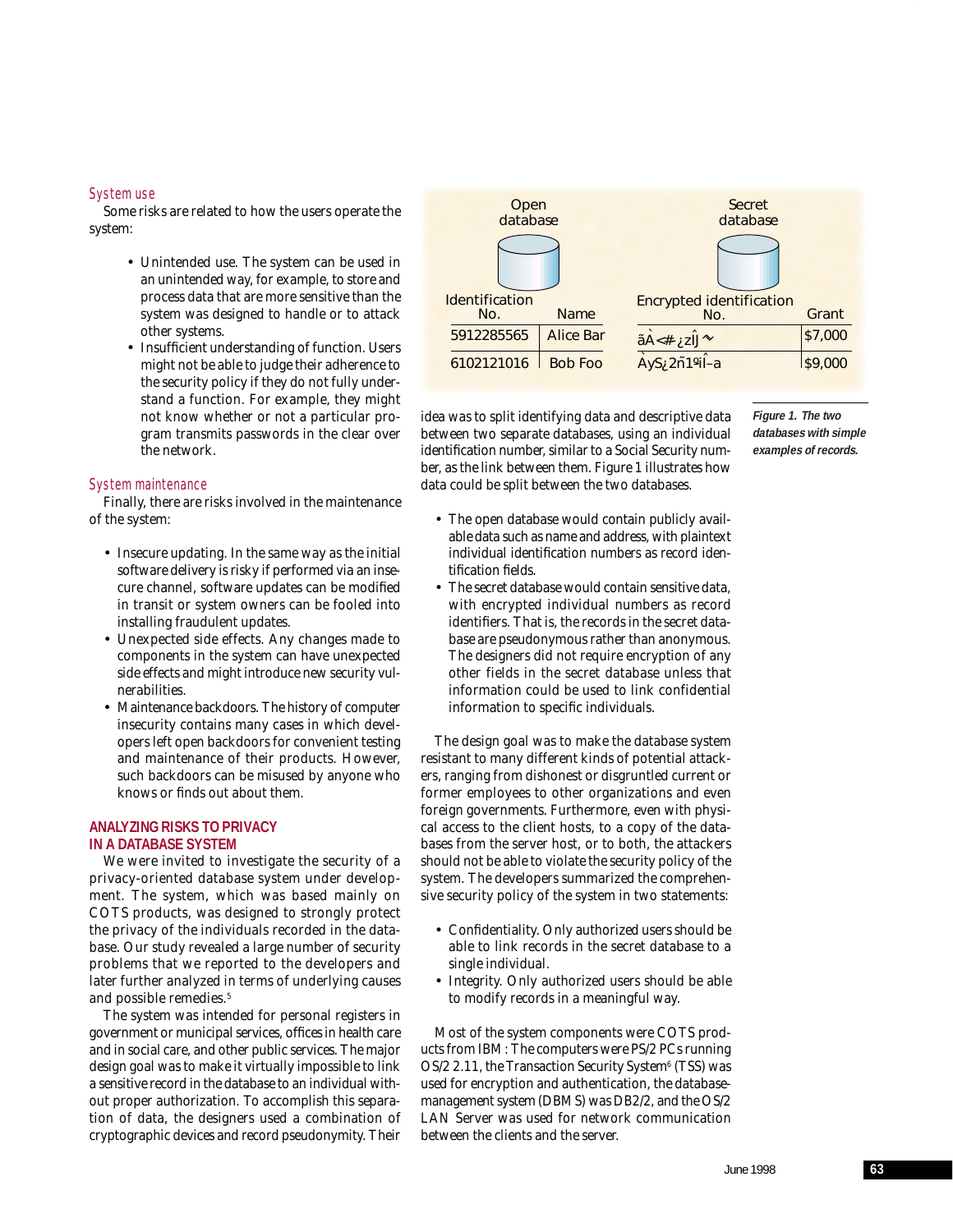**The major design goal was to make it virtually impossible to link a sensitive record in the database to an individual without proper authorization.**

Several of the problems exposed in our study could be traced to the fact that all of the COTS components (except the TSS) were developed with lower security requirements than the composed database system. The developers had failed to make the security of the system independent of the (in)security of those components.

#### Risks revealed

A selected subset of the problems we found shows typical COTS-related security risks.

- *Trojan horse in client.* Users had to present a smart card and a secret PIN to start the application and the cryptographic operations that were needed to identify records in the secret database. Owing to the lack of security protection mechanisms in the operating system, nothing could prevent an attacker with physical access to a client host from installing a Trojan horse that could, for example, record all transactions the user performs.
- *Information leaking to swap file.* The virtual memory swap file of OS/2 might contain sensitive information. The application has no control over what information is transferred to this file. It would be possible for an attacker to collect information by searching this file after the authorized user has finished working.
- *DBMS log files.* The log files of the DBMS contained, among other things, information about the origin of records, which could be used to correlate records in the two databases.
- *DBMS ordering of records.* The designers had no control over the ordering of records in the database. In the system analyzed, records were always added in the same order in both the open and secret databases. With access to copies (disk or backups) of the two databases, it would be an easy task to identify all the secret records.

The last item is perhaps the most evident example of how a "simple" but serious problem can be overlooked when developers rely on general-purpose products to solve problems for which those products were not designed.

All of these problems can be categorized as insufficient understanding of integration requirements. Or, if we choose to consider the components as unsuitable for this type of application, as insufficient component validation.

#### **RISKS EXPERIENCED IN INTRUSION EXPERIMENTS**

There is currently no established method to quantitatively measure the security of a system in comparison with other systems. However, there are guidelines for building systems with a certain level of security functionality and assurance, and developers can submit their system to a third-party evaluator who will try to determine whether the system was built according to the guidelines. In the reliability field, guidelines exist for building high-reliability systems, as well as methods to test the system and measure its reliability in an artificial operational environment, typically through various fault-injection methods.7

With that analogy in mind, and with the objective of finding operational security measurements, we conducted intrusion experiments in which students were encouraged to attack a certain system for a limited period of time, under careful supervision and with the requirement that all their activities be reported and documented.

Thus far, we have performed one pilot experiment and three full-scale experiments on a Unix system (SunOS 4.*x*) and one full-scale experiment on a Novell NetWare system. We have analyzed the first Unix experiment and presented a model of the intrusion process,<sup>8</sup> as well as a taxonomy of intrusion techniques and results. Analysis of the other experiments is in progress.

We chose to use ordinary students as attackers instead of experienced crackers and to provide them with standard user accounts. In this way, we would model the insider threat; that is, when legitimate users of a system for some reason decide to extend or misuse their privileges. We also ensured that each test environment represented a standard installation of a common COTS-based computing system.

The results of the stated experiments should be interesting to all readers who use comparable systems. Unfortunately, those results are not comforting:

- Almost all attackers performed successful intrusions.
- Several of the intrusions were indeed severe, giving the attacker administrator privileges.
- The Internet provides a vast amount of information on how to successfully attack common systems.
- Known vulnerabilities are often technically difficult to exploit. Still, many of our attackers broke into the system through such holes (often without really understanding why it was possible) by using so-called *exploit scripts* published on the Internet.

The last item describes a serious threat, of which today's system owners must be aware. A relatively small community of technically skilled crackers prepares programs that automatically exploit some vulnerability in a common type of system and makes these programs available on the Internet. Consequently, the group of potential attackers who can perform technically advanced intrusions now includes all who can find, download, and execute these programs—clearly an immensely large number of people.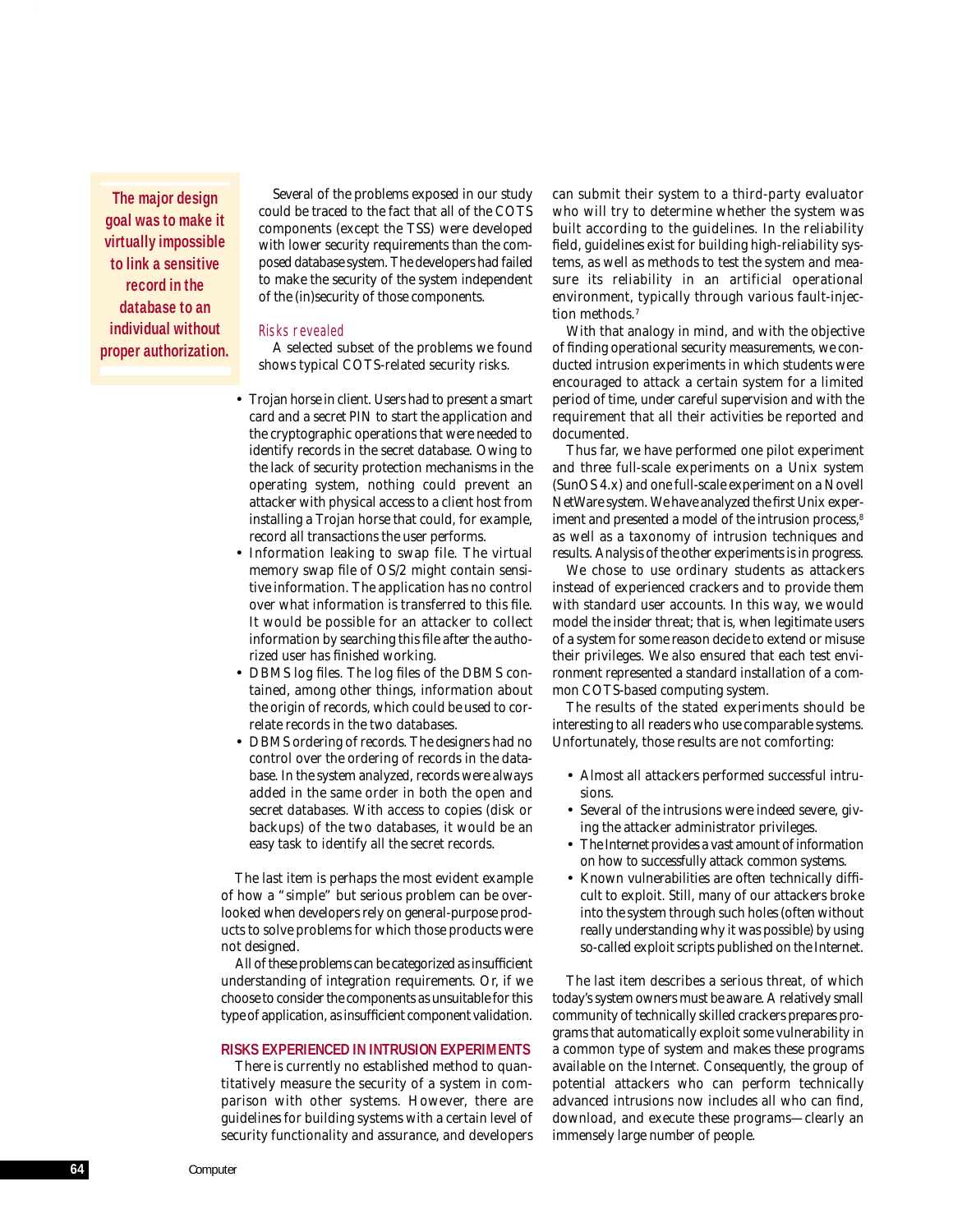The exploit scripts (which can be shell scripts, source code, or precompiled binaries) do not always work as distributed, probably to prevent people without any programming skills from using them. However, the errors are sometimes easy to fix, and many exploit scripts are ready to use. Typically, the exploit scripts take advantage of flaws in privileged programs (such as **setuid** programs in Unix) or processes (typically network server processes) by, for example, acting in one of the following ways:

- The exploit script calls the victim program with input data that were unexpected by the author of the victim program. The input data must in some cases be carefully crafted by the author of the exploit script, whereas in other cases the author simply provides an excessive amount of random data.
- The exploit script makes unexpected changes in the execution environment, for example, by moving or renaming files accessed by a privileged process.
- The exploit script retrieves the secret upon which security is based (typically a password or a cryptographic key) through, for example, shrewd guessing or an exhaustive search.

Our experiments resulted in a wide variety of intrusions, each of which would normally be possible owing to a combination of several risks rather than a single one. (Incidentally, this seems to be a general fact.) For example, one well-known intrusion uses the **setuid** mechanism of the Sendmail program. This may be related to the inadvertently flawed component design and excessive component functionality as well as insufficient component validation in the taxonomy. On the other hand, the fact that this intrusion method was known to the attackers may make it referable to the class intrusion information and tools easily available.

#### **A RISK MANAGEMENT APPROACH**

The problem of protecting COTS-based systems connected to the Internet is difficult, because this combination increases outsider as well as insider threats. Simply by connecting to the outside world, a system becomes vastly more exposed to external attackers. Furthermore, as observed in our experiments, the existence and availability of exploit scripts and information about flaws also increase the threat from insiders.

Solutions must be sought in the risk management field, where the cost of protection is traditionally weighed against the potential loss caused by a violation of security. A modern risk management philosophy must also include the following:

• *A well-defined and relevant security policy.* The security policy primarily defines what is and is not allowed in terms of system security, although it should also include dictates regarding enforcement, responsibilities, and reporting. In fact, an intrusion is defined as a violation of the security policy (regardless of whether the violation comes from the inside or outside). Without a security policy, you cannot determine if an event is an intrusion, strictly speaking. Hence, the definition of a relevant security policy is a prerequisite for security risk management.

• *Holistic perspective.* System security must be viewed as a holistic property; it is not sufficient to just look at a small number of stronger parts (compare with the database system example). Thus, system security must be considered in a space as well as a

time dimension. By time, we mean the system life cycle: Security risks should be estimated in the development, procurement, integration, operation, and maintenance of a system. By space, we mean the structure of the system and the environment in which it is embedded, an environment that includes humans, buildings, and organizations.

- *Confinement of untrusted components.* Processes that are untrusted should be limited in what they can do, ideally to the extent that they can do nothing else than exactly what they are supposed to do (see the sidebar "Defining the Confinement Problem"). For example, a process that normally does not perform any network communication should not be allowed to connect to the network. Confining untrusted COTS components is highly desirable, but is difficult to do in practice. It might be difficult to correctly determine the minimum set of resources that black-box components require to function in all cases. If you fail to do this, the component may not be able to operate in an unforeseen situation. Or you may specify a confinement that is too lax to provide an appropriate level of security. And if you use COTS products to perform the confinement (for example, using a standard Web browser to confine Java applets), the question becomes how far the guardians themselves can be trusted.
- *Partitioning.* The growing complexity of systems and networks is the source of numerous security problems. By partitioning a system into relatively small parts, separated by "watertight bulkheads" in the form of trusted monitoring components, the gain is twofold: Each part becomes less complex and more manageable in terms of security, and the effects of an intrusion are likely to be limited to a single section. The partitioning must be performed with caution, however, to avoid the creation of undesired "single points of failure," for example, a single vulnerable link for the vital communication between two sections.
- *Contingency anticipation.* All systems have security vulnerabilities, and many sites will experience security violations. An organization that has accepted this and made appropri-

**A relatively small community of technically skilled crackers prepares programs that automatically exploit some vulnerability in a common type of system and makes these programs available on the Internet.**